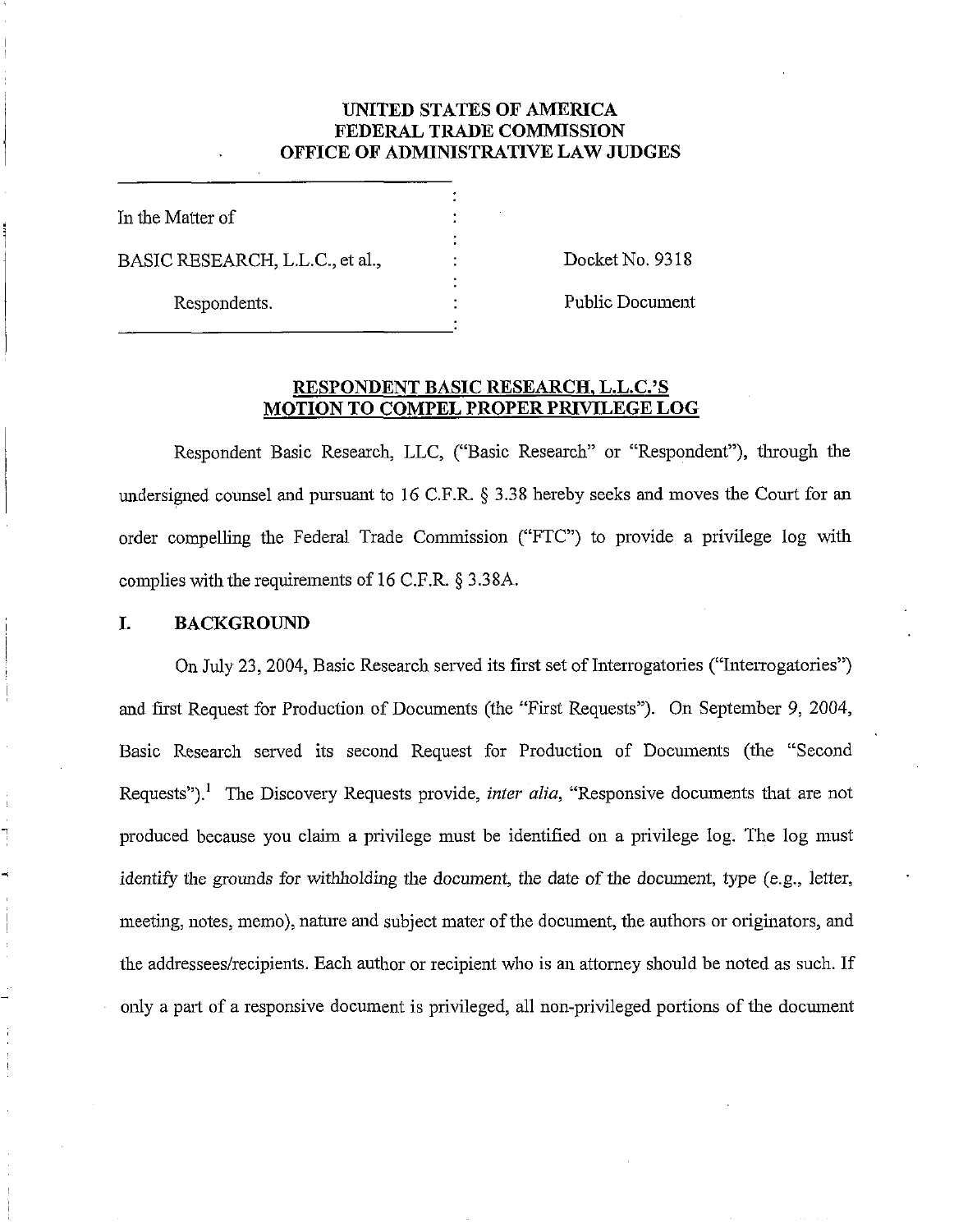must be provided." *See, e.g, Interrogatories, Instructions* 17; First Requests, Instructions, 16; Second Requests, Instructions,  $\P$  7.

On October 15, 2004, the FTC produced its privilege log, a copy of which is attached hereto as Exhibit A. The FTC's privilege log falls far short of complying with the mandatory requirements of Rule 3.38A. In particular, the FTC's privilege log does not specifically identify any of the documents withheld under claim of privilege, does not identify any of the authors or recipients of the witlheld documents (including the identify of persons outside the FTC), and does not identify the dates on which the withheld documents were created.. *See, e.g.*, 16 C.F.R. *5* 3.38A. Instead, the FTC has simply listed broad categories of documents, and failed to provide any of the identifymg information required by 16 C.F.R. *5* 3.38A that is necessary to allow a determination of whether the documents are truly ones subject to a claim of privilege. This Court should order that the FTC immediately provide a privilege log that comports with the requirements of 16 C.F.R. *§* 3.38A.

#### **11.** ARGUMENT

16 C.F.R. § 3.38A provides, in part, that a party withholding documents on the basis of privilege "shall, if so directed, ... submit, together with such claim a schedule of the items withheld which states individually as to each such item the type, title, specific subject matter, and date of the item; the names, addresses, positions, and organizations of all authors and recipients of the item; and the specific grounds for claiming that the item is privileged." 16 C.F.R. § 3.38A. This rule applies to Complaint Counsel just as it applies to respondents in FTC proceedings. *See*, *e.g.,* In *re MSC.Sofliuare Cory.,* Docket No. 9299, 2002 WL 31433929, F.T.C. (Feb. 21, 2002)

 $1$  The Interrogatories, First Requests and Second Requests are sometimes collectively referred to as the "Discovery Requests", and copies are attached hereto as Exhibit A.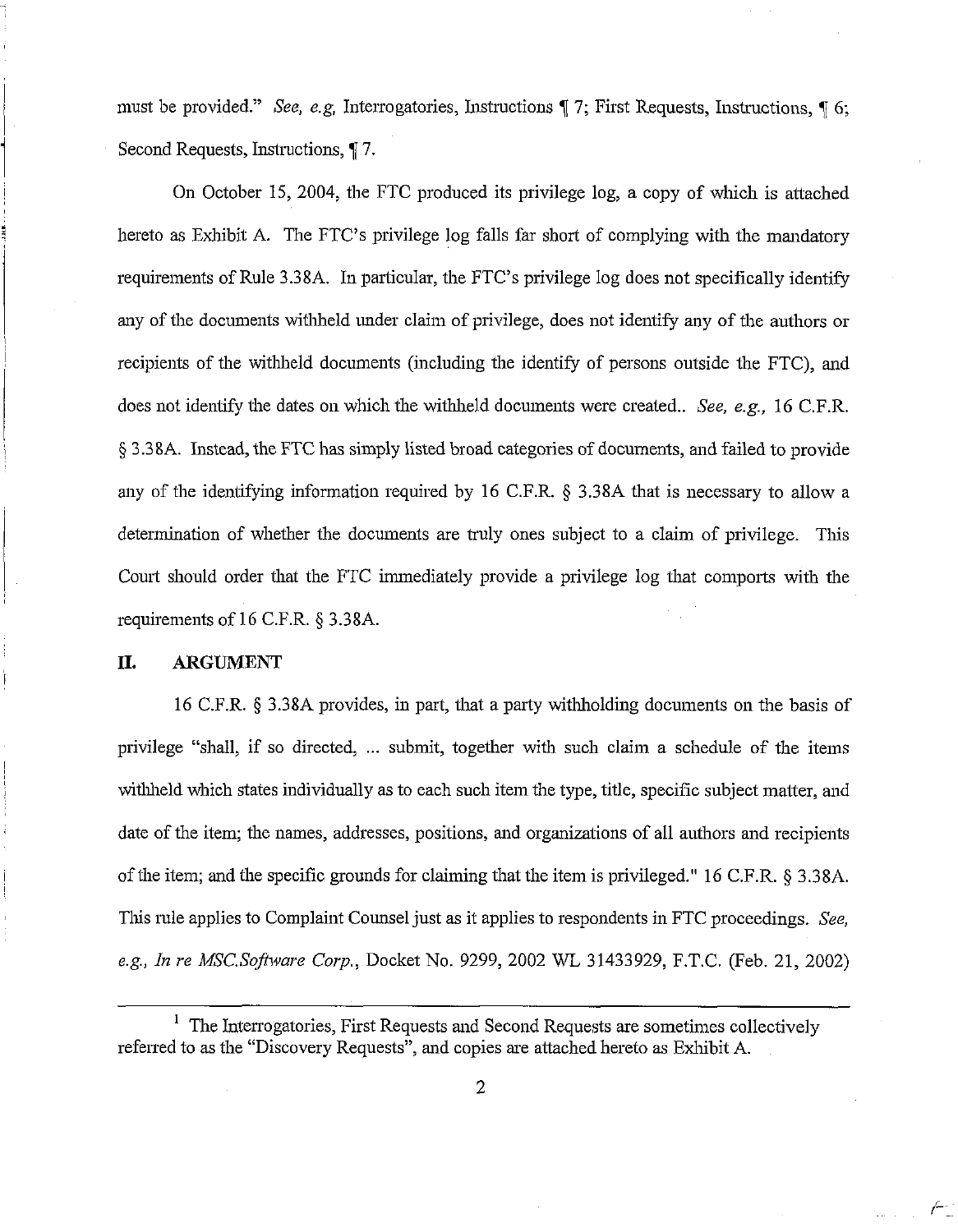(stating that Complaint Counsel is a party to the litigation, and ordering Complaint Counsel to provide a privilege log which complies with the requirements of Rule 3.38A).

It is especially clear that with respect to documents located within Complaint Counsel's office (as opposed to documents located within the offices of members of the Commission or other departments of the FTC), Complaint Counsel must comply with the requirements of 16 C.F.R. § 3.38A and provide document specific, detailed information. The *MSC.Software* case is particularly instructive because in that case, Complaint Counsel provided a privilege log virtually identical in form to the one it has produced in this matter.

In *MSC.Software*, complaint counsel asserted in response to respondent's motion to compel that they needed to provide a privilege log that only set forth generalized, categorical information and omitted detailed specification as to specific documents withheld. The *MSC Software* court, however, rejected the FTC's position, stating:

MSC's Definitions and Instructions in its Interrogatories and in its Document Requests did direct Complaint Counsel to provide a privilege log. Complaint Counsel has improperly refused to provide a privilege log, as is required by Commission Rule 3.38A. The cases upon which Complaint Counsel relies to argue that it may assert privilege by general category and need not include detailed specifications of each document are inapposite. In *re Great Atlantic* & *Pacific Tea Co.,* 82 F.T.C. 1860, 1973 FTC LEXIS 224 (June 27, 1973) and *In re Chock Full O'Nuts Corp.,* k., 82 F.T.C. 747, 1973 FTC LEXIS 219 (March 2, 1973) were both decided before the Commission added Rule 3.38A to its Rules of Practice. Trade Regulation Rulemaking Procedures, 44 Fed. Reg. 54,042 (Sept. 18, 1979). In the cases relied upon by Complaint Counsel that were decided subsequent to the adoption of Rule 3.38A, the Administrative Law Judges addressed situations where the respondents sought documents located in the files of offices of the Commission other than those of complaint counsel. Privileges may be generally asserted for documents that are located in offices of the Commission other than those of Complaint Counsel. *In re R.J. Reynolds,* 1998 FTC LEXIS 179 (Sept. 24, 1998) ("Other offices of the Commission, being third parties to this litigation, and not parties, need not be specific in describing items withheld for privilege."); In re Flowers Indus., Inc., 1981 FTC LEXIS 117 (Sept. 11, 1981) (Subpoenas for docuinents in the files located in offices of the Federal Trade Commission other than those of Complaint Counsel are quashed upon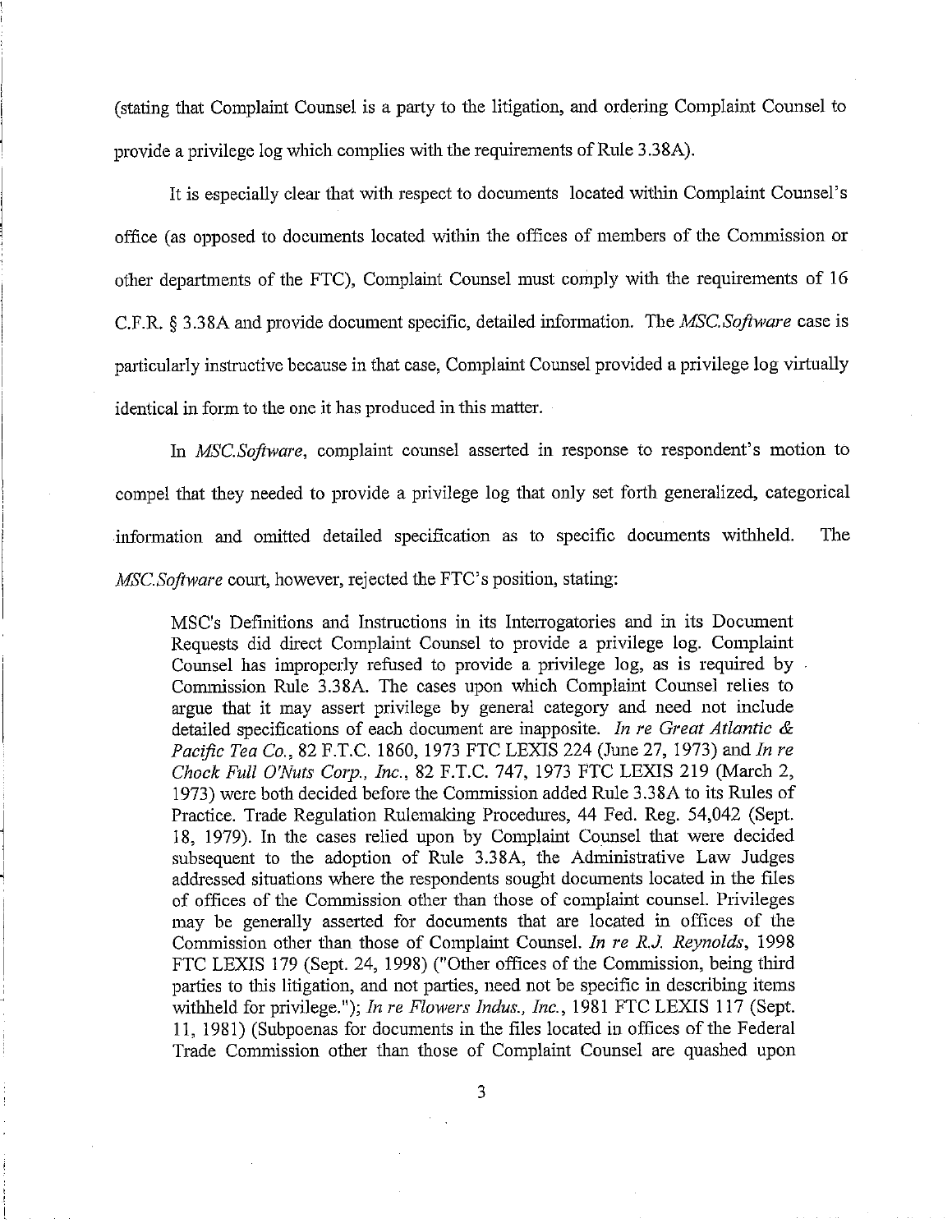general assertion of privileges.); In *re Champion Spark Plug Co.*, 1980 FTC LEXIS 200 (Dec. 16, 1980) ("Since an application under Rule 3.36 for documents in files of offices at the Federal Trade Commission other than those of counsel supporting the complaint is, in effect, a demand directed at a third party, the general description of the documents by category and a broad ruling on privileges would be sufficient."). But, where, as here, it appears that the documents Complaint Counsel is withholding are located in the files of Complaint Counsel, Complaint Counsel may not rely on a general assertion of privilege.

Complaint Counsel, as a party to this litigation, is required by Conunission Rule 3.38A to submit a detailed privilege log of the items withheld from Complaint Counsel's files, if so directed by MSC. Because MSC has demanded a privilege log, Complaint Counsel must comply with 16 C.F.R. § 3.38A. In this respect, MSC's motion is GRANTED. Comnplaint Counsel shall provide a privilege log by February 28,2002.

### MSC.Software.

Complaint Counsel may assert that there is no need to provide the specificity requested by Respondent. However, absent the requested specificity it is impossible for Respondent to determine whether the documents at issue are in fact subject to an available privilege. That is the reason for the specificity required by the 16 C.F.R. § 3.38A. For example, Complaint Counsel has not identified third parties to whom documents were provided thus it is impossible to determine the applicability of the privileges claimed. Similarly, given the cursory information reflected on the log, it is impossible to tell whether any of the documents relate to consumer perception of the challenged advertisements, as determined through methods such as consumer surveys or pretests, documents that would be properly discoverable.

Complaint Counsel's Privilege Log is also deficient with respect to identifying docunents withheld for privilege that are located in other offices of the FTC as well. The Privilege Log fails to identify any such documents even by general category or broad objection.

 $\overline{4}$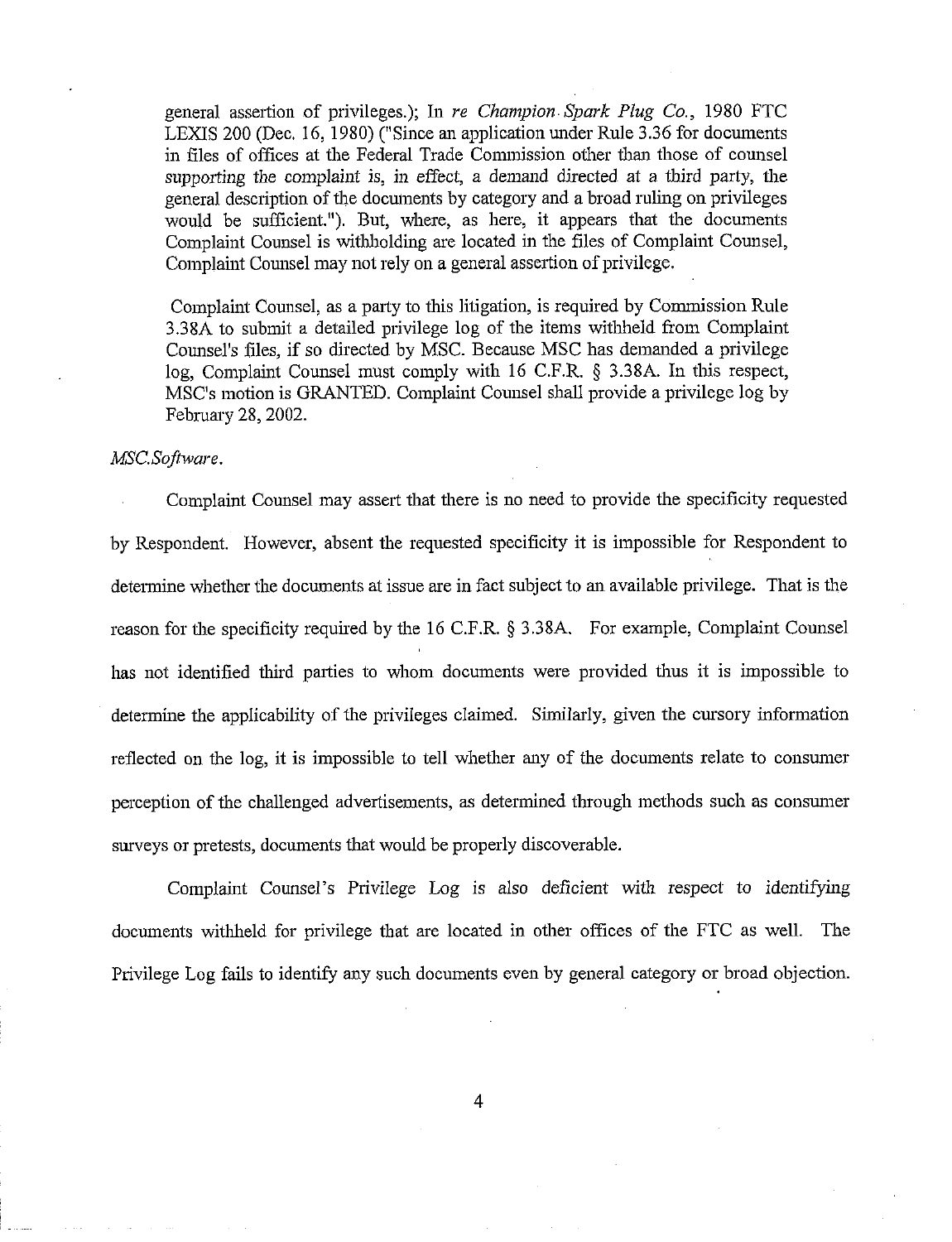Because of ihis failure, Respondent is unable to determine which of those documents has been withheld and for what privilege. Respondent does not even know if any have been.

Comnplaint Counsel may refer lhe Court to the case of *In re R.J. Reynolds,* No. 9285, 1998 FTC LEXIS 179 (Sept. 24, 1998) as support for the proposition that Complaint Counsel need only provide the type of generalized information which appears in the subject privilege log.? However, *R.J. Reynolds* is inapposite to the documents located in Complaint Counsel's office because in that case, the documents at issue were located in other offices of the FTC not comnplaint counsel's. Indeed, application of *R.J. Reynolds* to ihis exact issue was expressly rejected in *MSC.Software*. This Court should similarly reject application of *R.J. Reynolds* for the same reasons the court did in *MSC.Software* -- a review of Complaint Counsel's privilege log reveals that all of the documents identified (albeit are only identified in a very generalized fashion) are located in Complaint Counsel's office. Thus, the discretionary rule espoused in *R.J. Reynolds* (even assuming *arguendo* that the ruling in *R.J. Reynolds* was correct), and which applies only to documents located in offices other than Complaint Counsel's, is simply not applicable. Significantly, with respect to the withheld documents in other offices of the FTC, *R.J. Reynolds* supports Respondent not Complaint Counsel. *R.J. Reynolds* holds that at a minimum those documents should be identified by category and privilege. Complaint Counsel has failed to do even this.

## m. **CONCLUSION**

<sup>&</sup>lt;sup>2</sup> Indeed, *R.J. Reynolds* is the case Complaint Counsel has already referred Respondent to as support for their position.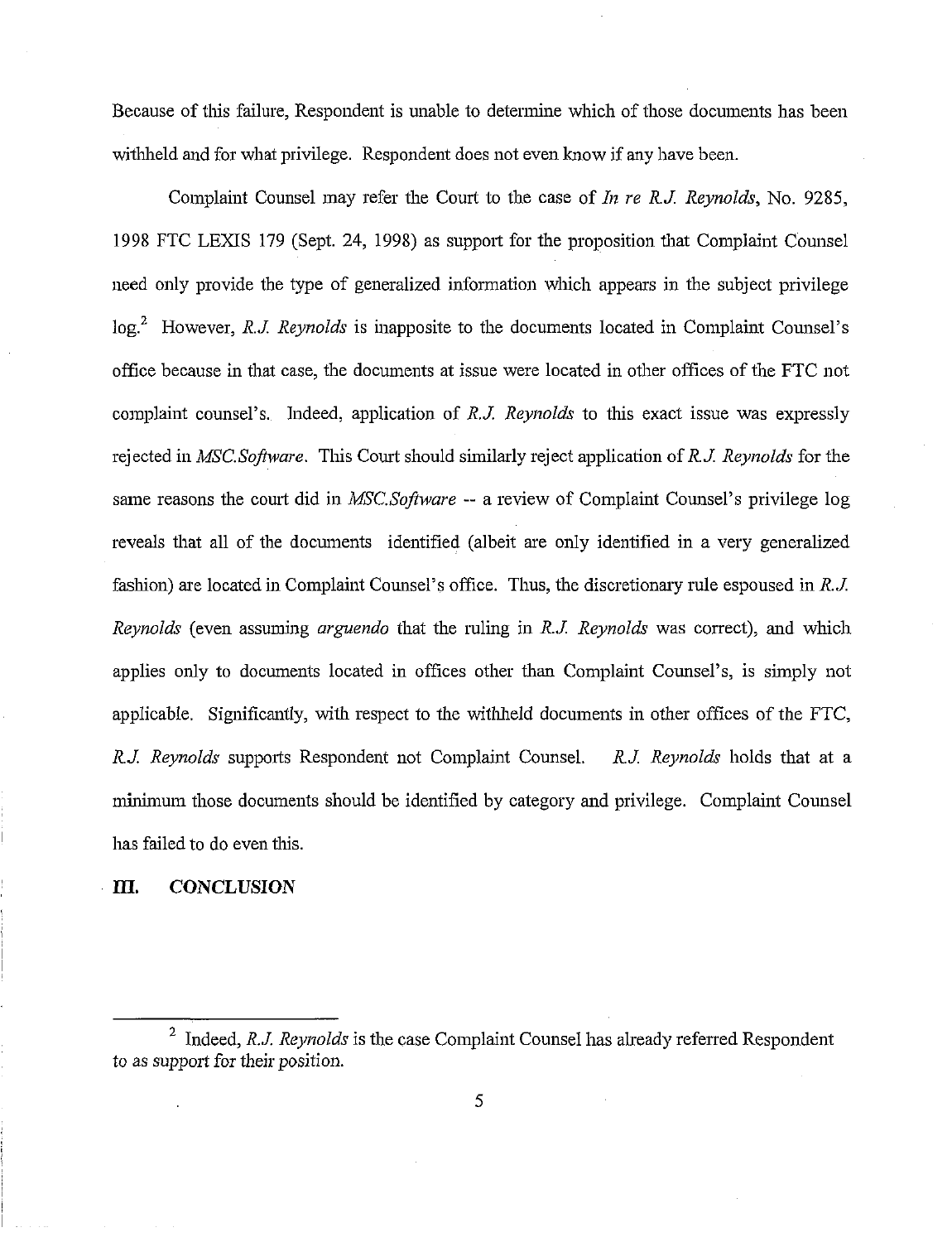For the foregoing reasons, the motion to compel should be granted. Complaint Counsel should be ordered to immediately provide a privilege log which complies with the requirements of 16 C.F.R. *5* **3.38A.** 

## **IV. CERTIFICATE OF COMPLIANCE**

Pursuant to Section 3.22(f) of the Commission's Rules of Practice, Respondent has conferred with Complaint Counsel in a good faith effort to discuss the deficiencies with Complaint Counsel's privilege log. The parties were able to reach agreement with respect to only one narrow issue. Complaint Counsel agreed to provide specificity and detail with respect only to documents sent from Complaint Counsel's office to third parties. The parties were unable to reach an agreement with regard any other issue surrounding the privilege log.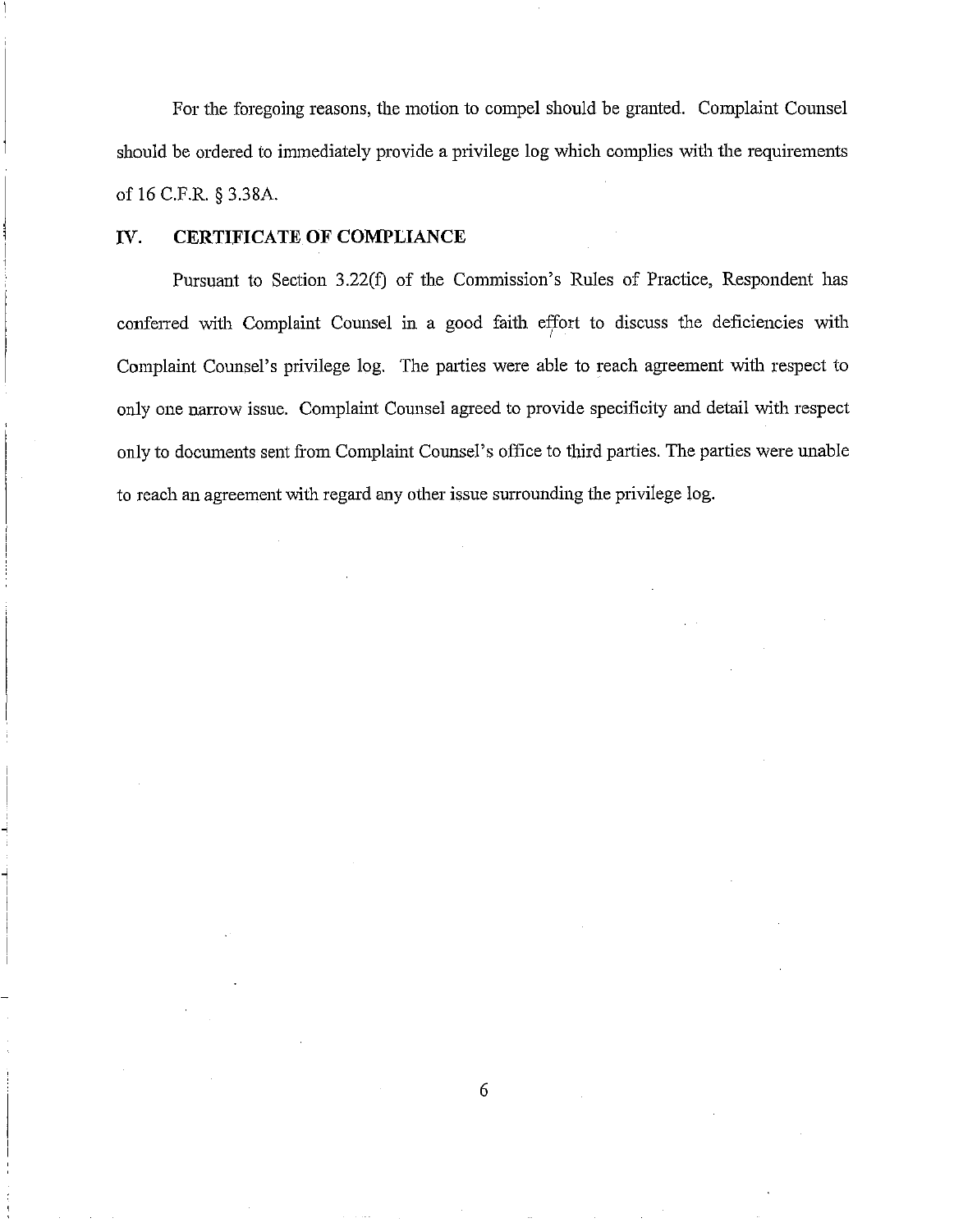Dated: Nov. Rush

Respectfully submitted,

Jeffrey D. Feldman Todd M. Malym Gregory L. Hillyer Christopher P. Demetriades FeldmanGale, P.A. Miami Center, 19<sup>th</sup> Floor 201 South Biscayne Blvd. Miami, Florida 33131<br>Tel: (305) 358-500  $(305)$  358-5001

Fax: (305)358-3309 Attorneys for Respondents Basic Research, LLC, A.G. Waterhouse, LLC, Klein-Becker USA, LLC, Nutrasport, LLC, Sovage Dermalogic Laboratories, LLC and Ban, LLC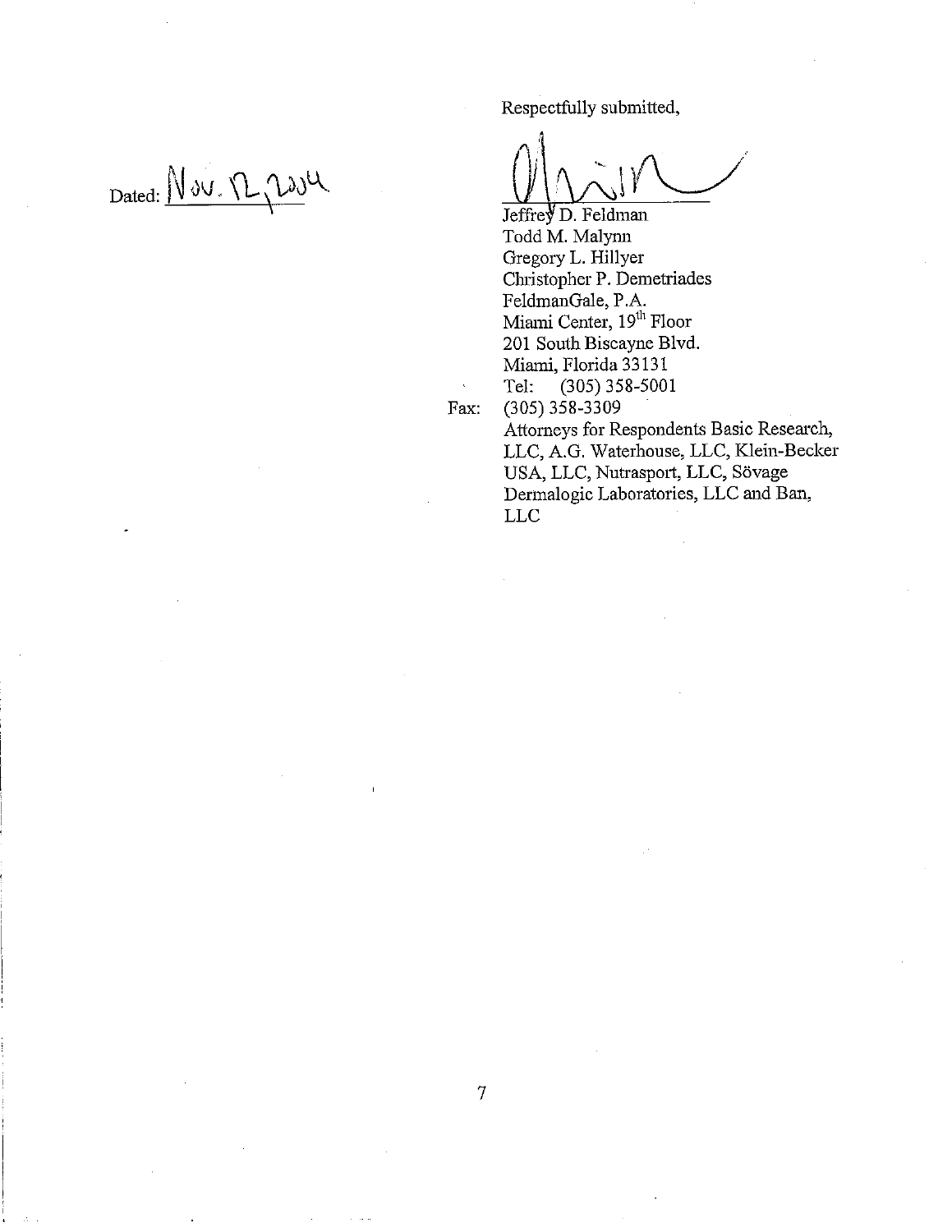### CERTIFICATE OF SERVICE

I HEREBY CERTIFY that a true md correct copy of the foregoing was provided to the following parties this  $(2.1)$  day of  $N$  *3 Jb*  $\mu$ , 2004 as follows:

(1) One (1) original and two (2) copies by Federal Express to Donald S. Clark, Secretary, Federal Trade Commission, Room H-159, 600 Pennsylvania Avenue, N.W., Washington, D.C., 20580;

(2) One (1) electronic copy via e-mail attachment in Adobe<sup>®</sup> ".pdf" format to the Secretary of the FTC at Secretary@ftc.gov;

(3) Two (2) copies by Federal Express to Administrative Law Judge Stephen J. McGuire, Federal Trade Commission, Room H-104, 600 Pennsylvania Avenue N.W., Washington, D.C. 20580;

(4) One (1) copy via e-mail attachment in Adobe<sup>®</sup> ".pdf" format to Commission Complaint Counsel, Laureen Kapin, Joshua S. Millard, and Laura Schneider, all care of lkapin@ftc.gov, imillard@ftc.gov; rrichardson@ftc.gov; lschueider@ftc.gov with one (1) paper courtesy copy via U. S. Postal Service to Laureen Kapin, Bureau of Consumer Protection, Federal Trade Commission, Suite NJ-2122, 600 Pennsylvania Avenue, N.W., Washington, D.C., 20580;

(5) One (1) copy via U. S. Postal Service to Elaine Kolish, Associate Director in the Bureau of Consumer Protection, Federal Trade Commission, 600 Pennsylvania Avenue, N.W., Washington, D.C. 20580

(6) One (1) copy via United States Postal Service to Stephen Nagin, Esq., Nagin Gallop & Figueredo, 3225 Aviation Avenue, Suite 301, Miami, Florida 33 13 1.

(7) One (1) copy via United States Postal Service to Richard Burbidge, Esq., Jefferson W. Gross, Esq. and Andrew J. Dynek, Esq., Burbidge & Mitchell, 215 South State Street, Suite 920, Salt Lake City, Utah 841 11, Counsel for Dennis Gay.

(8) One (1) copy via United States Postal Service to Ronald F. Price, Esq., Peters Scofield Price, A Professional Corporation, 340 Broadway Centre, 111 East Broadway, Salt Lake City, Utah 84111, Counsel for Daniel B. Mowrey.

(9) One (1) copy via United States Postal Service to Mitchell K. Friedlmder, 5742 West Harold Gatty Drive, Salt Lake City, Utah 84111, Pro Se.

8